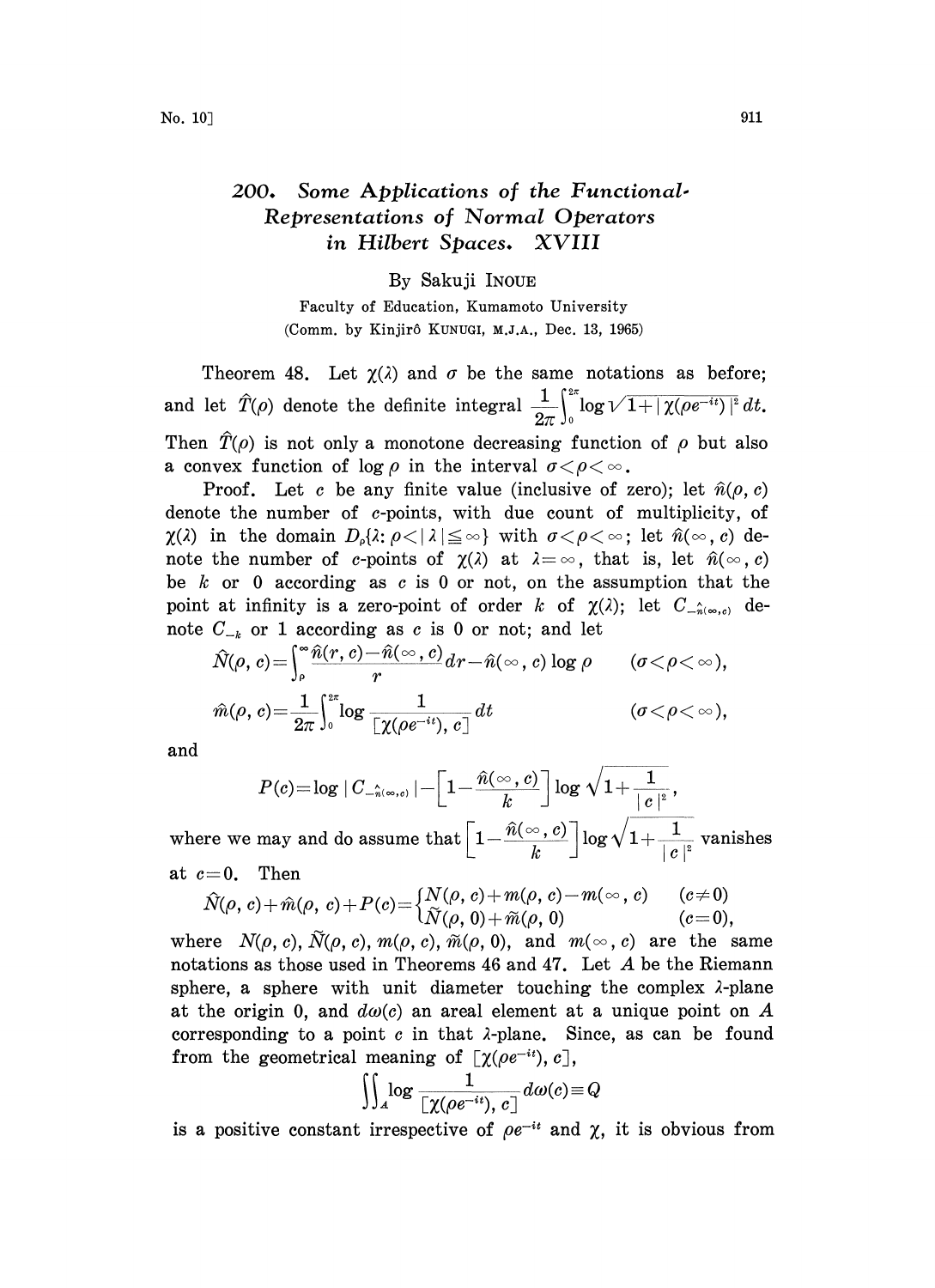Theorems 46 and 47 that

$$
\widehat{T}(\rho) = \frac{1}{\pi} \iiint_A \widehat{N}(\rho, c) d\omega(c) + Q + \frac{1}{\pi} \iiint_A P(c) d\omega(c),
$$

where the last definite integral in the right-hand side is finite because of the fact that

$$
\begin{aligned} \int\!\!\!\int_A\!\log\sqrt{1\!+\!\frac{1}{\mid c\mid^2}}\,d\omega(c)\!=\!\!\int_{\mathfrak o}^{z\pi}\!\!\!\int_{\mathfrak o}^\infty\!\log\sqrt{1\!+\!\frac{1}{r^2}}\!\cdot\frac{r}{(1\!+\!r^2)^2}dr d\theta\, (c\!=\!re^{i\theta})\\ <&\!2\pi\!\!\int_{\mathfrak o}^\infty\!\frac{dr}{(1\!+\!r^2)^2}\!=\!\frac{\pi^2}{2}. \end{aligned}
$$

Putting  $S(\rho) = \frac{1}{\pi} \int \int_A \hat{n}(\rho, c) d\omega(c)$ , we find therefore by direct computation that  $\hat{T}'(\rho) = -\frac{\hat{S}(\rho)}{\rho} < 0 \text{ for } \sigma < \rho < \infty$ . Since, moreover,  $\hat{T}(\rho) \rightarrow 0$ <br>  $(\rho \rightarrow \infty)$ ,  $\hat{T}(\rho) = \int_{\rho}^{\infty} \frac{S(\rho)}{\rho} d\rho$  and  $\frac{d^2 \hat{T}(\rho)}{d(\log \rho)^2} = -S'(\rho) \rho$ . Here  $S(\rho)$  is a monotone decreasing function of  $\rho$  in the interval  $\sigma < \rho < \infty$  according to the definition of  $\hat{n}(\rho, c)$ , so that  $\frac{d^2 \hat{T}(\rho)}{d(\log \rho)^2} \geq 0$  in that interval.

With these results, the proof of the theorem is complete.

Theorem 49. Let  $T(\lambda)$ ,  $\chi(\lambda)$ , and  $\sigma$  be the same notations as those stated in Theorem 46; let the ordinary part  $R(\lambda)$  of  $T(\lambda)$  be a finite constant  $\xi$ , not 0; let c denote any finite complex number different from  $\xi$ ; let  $n_r(\rho, c)$  be the number of all the c-points, with due count of multiplicity, of  $T(\lambda)$  in the domain  $\Delta_{\rho} {\lambda : \rho < |\lambda| < \infty }$ ; let

$$
N_{\scriptscriptstyle T}(\rho,\,c)\!=\!\int_\rho^\infty\!\frac{n_{\scriptscriptstyle T}(r,\,c)}{r}dr\qquad(\sigma\!<\!\rho\!<\!\infty);
$$

and let

$$
m_{\scriptscriptstyle T}(\rho,\,c){=}\frac{1}{2\pi}\int^{\scriptscriptstyle 2\pi}_{{\scriptscriptstyle 0}}\log\frac{1}{\,[\,T(\rho e^{-it}),\,c\,]}\,dt\qquad({\scriptstyle\sigma}{<}\rho{\,\leq\,}\infty{\,}),
$$

where

$$
\llbracket\, T(\rho e^{-it}),\,c\,\rrbracket \!=\! \frac{\mid T(\rho e^{-it})\!-\!c\,\mid}{\sqrt{(1\!+\!\mid T(\rho e^{-it})\!\mid^2\!)(1\!+\!\mid\!c\!\mid^2)}}.
$$

Then the equality

$$
\begin{array}{l} N_T(\rho,\,c)\!+\!m_T(\rho,\,c)\!-\!m_T(\infty\,,\,c)\!+\!\log \nu\overline{1\!+\!|\,\xi\,|^2}\\ =\frac{1}{2\pi}\int_0^{2\pi}\!\log \nu\overline{1\!+\!|\,T(\rho e^{-it})\,|^2}\,dt\end{array}
$$

holds for every  $\rho$  with  $\sigma < \rho < \infty$  and every finite value c different from  $\xi$ ; and here the left and right sides both converge to  $\log \sqrt{1+|\xi|^2}$  as  $\rho$  becomes infinite.

**Proof.** If we now consider the function  $f(\lambda) \equiv T \left(\frac{\rho^2}{2}\right) = \xi + \chi \left(\frac{\rho^2}{2}\right)$ , then by reasoning exactly like that applied to prove Theorem 46 we obtain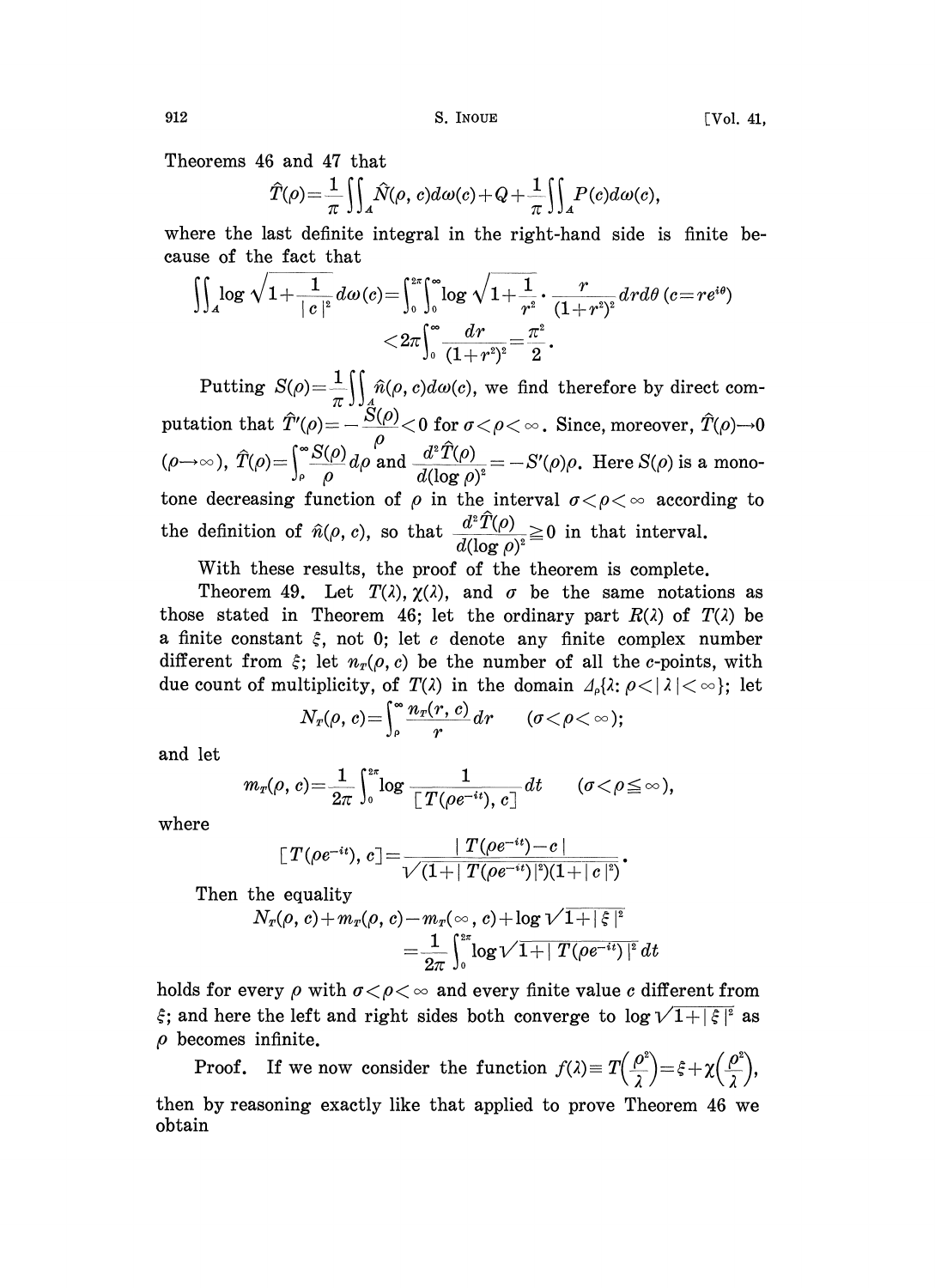No. 10] Some Applications of Functional-Representations. XVIII 913

$$
\log \mid T(\infty)\!-\!c\!\mid + N_r(\rho, c)\!=\!\frac{1}{2\pi}\int_0^{2\pi}\!\log \mid T(\rho e^{-it})\!-\!c\!\mid dt \qquad (\sigma\!<\!\rho\!<\!\infty),
$$

where  $T(\infty) = \xi$  by the definition of  $\chi(\lambda)$ ; and the desired equality in the statement of the present theorem is readily deduced from the just established result. In addition, it is at once obvious that the left and right sides of the desired equality both converge to  $\log \sqrt{1 + |\xi|^2}$  as  $\rho$  becomes infinite.

If, in the hypotheses of Theorem 49, c assumes the value  $\xi$ , then the following theorem is valid.

Theorem 50. Let  $T(\lambda)$ ,  $\sigma$ , and  $\xi$  have the same meanings as those in Theorem 49 respectively; and let

$$
\widetilde{m}_{\scriptscriptstyle T}(\rho,\,\xi)\!=\!\frac{1}{2\pi}\int_{\scriptscriptstyle 0}^{z\pi}\!\!\log\frac{|C_{-k}|}{[\,T(\rho e^{-it}),\,\xi\,]\rho^k}\,dt\qquad(\sigma\!<\!\rho\!<\!\infty),
$$

on the assumption that the coefficients  $C_{-\mu}$  in the expansion of  $\chi(\lambda)$ satisfy the hypotheses given in the statement of Theorem 47. Then the equality

$$
N_{\text{\tiny $T$}}(\rho, \, \hat{\varepsilon}) \! + \! \widetilde{m}_{\text{\tiny $T$}}(\rho, \, \hat{\varepsilon}) \! - \! \log \sqrt{1 \! + \! \mid \hat{\varepsilon} \! \mid^2} \! \! = \! \frac{1}{2\pi} \! \int_{\text{\tiny $0$}}^{\text{\tiny $25$}} \! \log \sqrt{1 \! + \! \mid T(\rho e^{- i t}) \! \mid^2} \, dt
$$

holds for every  $\rho$  with  $\sigma < \rho < \infty$  and its left and right sides both converge to  $\log \sqrt{1+|\xi|^2}$  as  $\rho$  becomes infinite.

Proof. According to Theorem 47,

$$
\widetilde{N}(\rho, 0) + \widetilde{m}(\rho, 0) = \frac{1}{2\pi} \int_0^{2\pi} \log \sqrt{1 + |\chi(\rho e^{-it})|^2} dt
$$

and here it is easily found that  $\tilde{N}(\rho, 0)=N_T(\rho, \xi)$  for every  $\rho$  with  $\sigma \langle \rho \langle \infty$ . Consequently we have

$$
\begin{aligned} N_T(\rho,\,\xi) + & \frac{1}{2\pi} \int_0^{2\pi} & \log \frac{1}{\left[\,T(\rho e^{-it}) - \xi,\,0\,\right]} dt + \log \mid C_{-k} \mid -k \log \rho \\ & = \frac{1}{2\pi} \int_0^{2\pi} & \log \sqrt{1 + \mid T(\rho e^{-it}) - \xi\mid^2} \, dt, \end{aligned}
$$

so that

$$
N_r(\rho,\,\xi)\!=\!\frac{1}{2\pi}\int_0^{2\pi}\!\!\log\mid T(\rho e^{-it})-\xi\mid dt\!+\!\log\mid\! C_{-k}\!\!\mid\!-k\log\rho\!=\!0\,.
$$

By adding  $\frac{1}{2\pi} \int_0^{\pi} \log \sqrt{1+|T(\rho e^{-it})|^2} dt + \log \sqrt{1+|\xi|^2}$  to the left

and right sides of the last equality, we can easily establish the desired equality in the statement of the present theorem. Since, moreover,  $T(\rho e^{-it}) - \xi = \sum_{\mu=k}^{\infty} C_{-\mu}(\rho e^{-it})^{-\mu}$ , it is verified by direct computation that

$$
\widetilde{m}_r(\rho,\xi) {\rightarrow} 2\log \sqrt{1+|\xi|^2} \qquad (\rho {\rightarrow} \infty),
$$

putation that  $\widetilde{m}_{\scriptscriptstyle T}(\rho,\,\xi)$   $\!\!\rightarrow$   $\!\!2 \log \sqrt{1 + |\xi|^2}$  ( $\rho$   $\!\!\rightarrow$   $\!\!\infty$ ),<br>and hence the left and right sides of the desired equality both tend to  $\log \sqrt{1+|\xi|^2}$  as  $\rho$  becomes infinite.